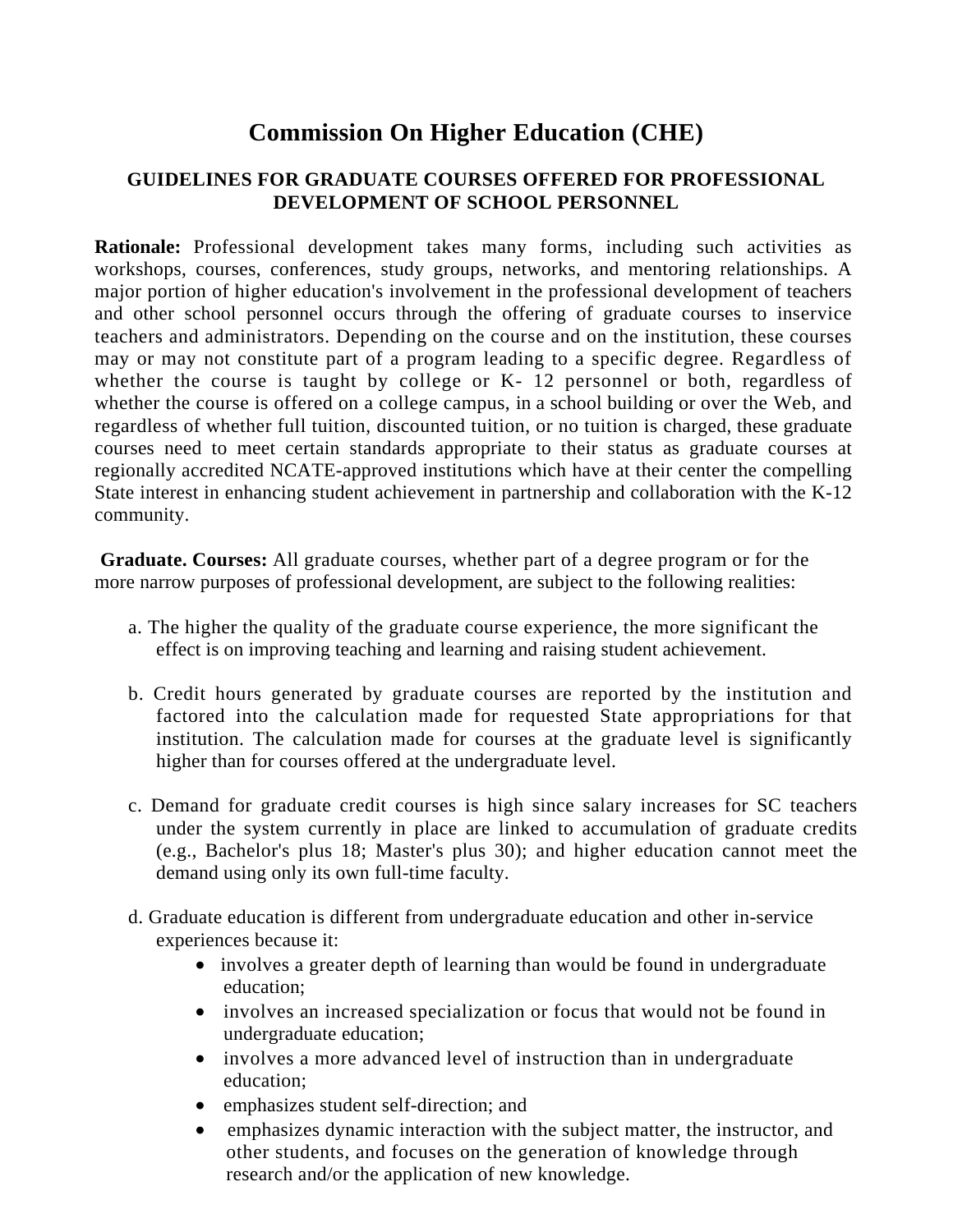## **Ensuring Best Practices in the Delivery of Professional Development Courses**

While it is important to recognize that courses offered specifically for purposes of professional development must represent learning experiences of high quality, it is also important to recognize that such courses serve a different though not lesser purpose than courses traditionally offered for purposes of fulfilling graduate degree requirements. Courses offered traditionally to satisfy graduate degree requirements do, in fact, assist individuals in their development as professionals. However, their purpose generally is three-fold: 1) to fulfill graduate degree requirements; 2) to address subject matter and/or skill development of a broader scope in terms of the knowledge base represented; and 3) to foster long term career development of the professional educator.

Professional development courses may or may not fulfill degree requirements of a graduate program, and they do focus on specific knowledge or skill development needed by the teaching professional. Both degree and professional development types of courses are important to professional educators, and their relevance and usefulness is best determined by the individual purposes that each is designed to accomplish.

Institutions offering coursework for graduate credit specifically for purposes of teacher or administrator professional development should consider the following questions for each course offered:

- 1. In what ways is the professional development course aligned with the school district's mission and/or strategic plan?
- 2. How does the professional development course answer the important question of time factor involved in terms of participants' developing an understanding of new concepts and/or acquiring new **skills,** having opportunities to apply these concepts and skills, and assessing the effectiveness of these applications?
- 3. In what way does the professional development course delivery represent a collaboration of learners within the course itself for the . course participants?

In what way does the professional development course represent a collaboration between the institution offering the course and the school district receiving the course?

5. What follow-up feature has been developed as a part of the professional development course to ensure that the learning that took place within the framework of the course will have a long term impact on both the course participants but also the school districts where the participants. are employed?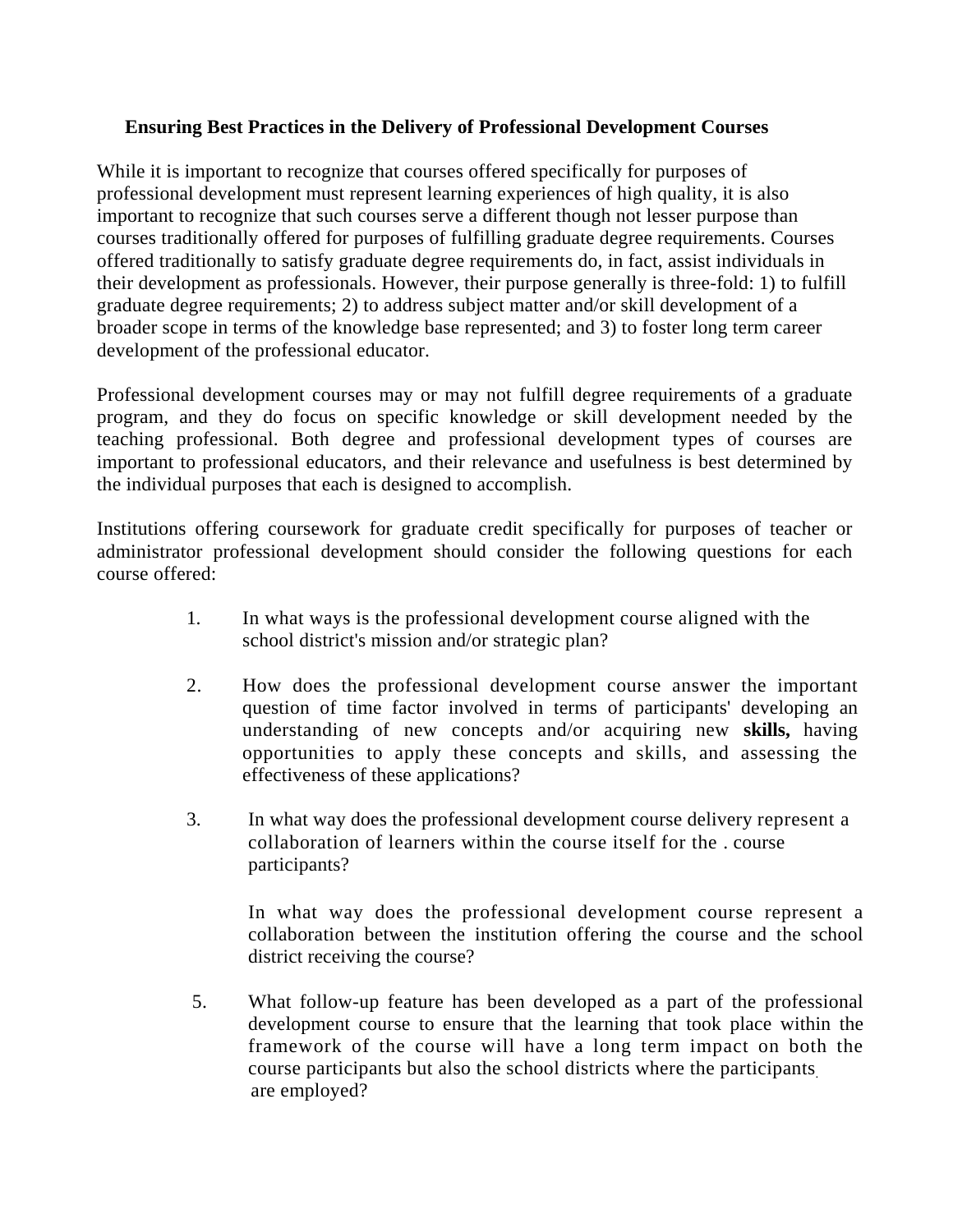- 6. How do professional development course requirements or expectations for participants ensure that there is appropriate rigor for and intellectual demand of the course participants?
- 7. How is the professional development course evaluated in terms of meeting its specific intent regarding the content to be studied and/or skill(s) to, be developed? How is it evaluated in terms of meeting the needs of the requesting institution?
- 8. In what way or ways is the individual teaching the professional development course especially qualified for the teaching assignment?
- 9. What is the relationship between the professional development course instructor and the institution offering the course in terms of the instructor's knowledge of the institution and its mission and the philosophy and/or conceptual framework of the institution's department, school or college of education?
- 10. How does offering the professional development course relate to the mission of the institution and the institution's department, school or college of education? How are course evaluations used to strengthen the course and ensure that offering the course is helping to fulfill the mission of the institution and that of its department, school or college, of education?
- 11. What changes in knowledge, skills and dispositions should be expected as a result of the professional development course? How will these changes be documented? What are the expected participant outcomes?

## **Criteria for Professional Development Courses Offered at the Graduate Level**

If graduate credit is to be awarded for professional development course experiences, and, more importantly, if professional development course experiences are to have a significant effect on improving teaching, learning, and student achievement, then all professional development coursework must meet the following **ten criteria:** 

- 1. The course must build upon an undergraduate **knowledge base;** the knowledge base that the course presupposes and how the course goes beyond that base must be specified.
- 2. The course must involve a **dynamic interaction** with the subject matter, the instructor, and other students. The learning that will take place both during and outside classroom sessions, the types of critical interchanges that will take place between the instructor and other students, and how the work required will exceed,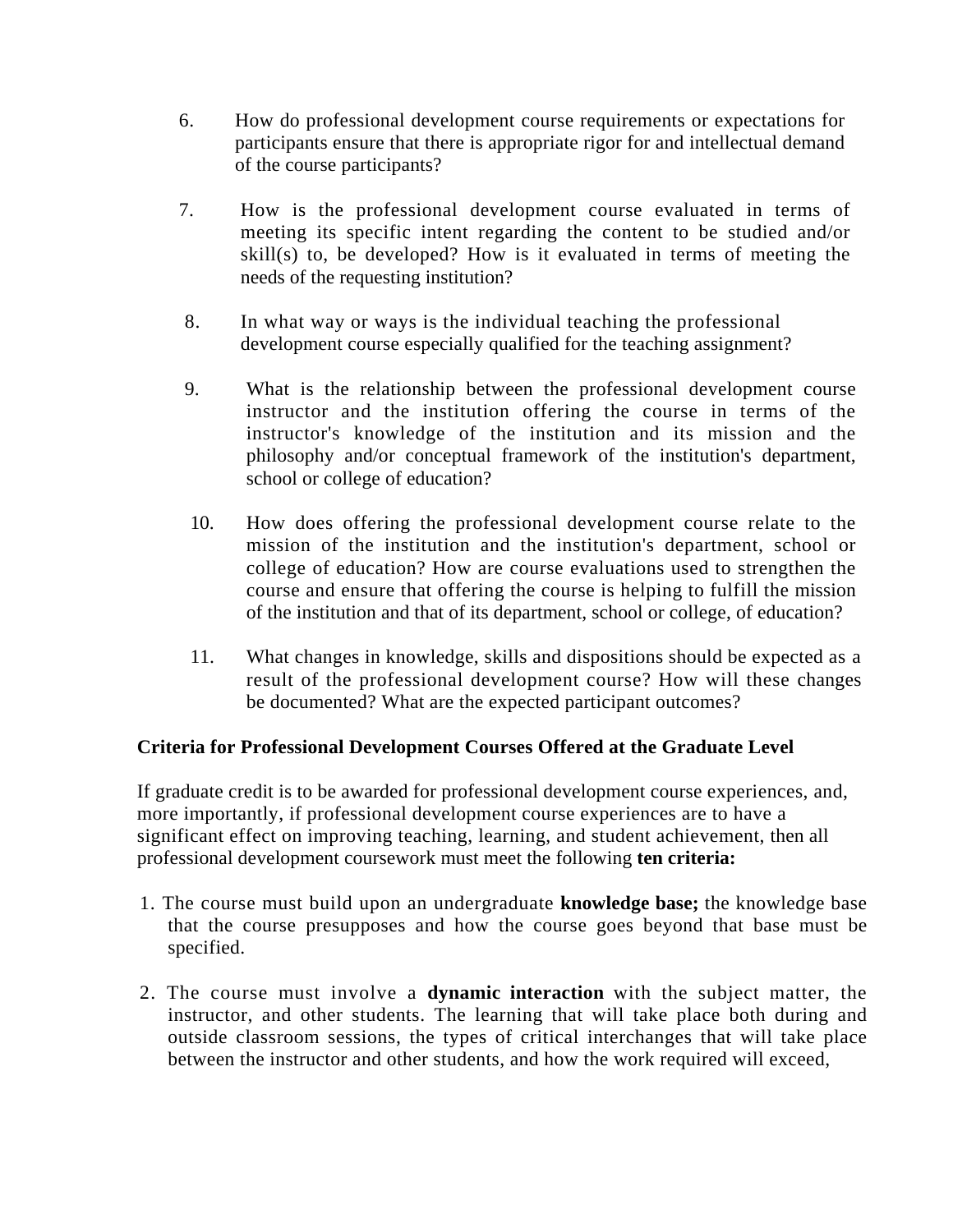both qualitatively and quantitatively, the work typically expected at the undergraduate level must all be specified.

- 3. The course must have a **research base** and assist students in generating new knowledge and/or in applying extant knowledge to improve teaching and learning.
- 4. Faculty teaching graduate courses must conform to the requirements for **faculty** as stipulated in the *Criteria for Accreditation* of the Commission on Colleges of the Southern Association of Colleges and Schools (SACS) which states that each faculty member teaching courses at the master's and specialist degree level "must hold the terminal degree, usually the earned doctorate, in the teaching discipline or a related discipline." The *Criteria* further note "in unusual cases' institutions may appropriately include as graduate faculty members those who have demonstrated exceptional scholarly or creative activity, or professional experience, but who may not possess the required academic credentials." The degree and experience qualifications of the faculty member who will be teaching the course must be specified. The institution must, in accordance with SACS *Criteria,* keep on file for all on- and off-campus fulltime and part-time faculty members the required documentation of academic preparation, professional and work experience, and technical and performance competency, among other documentation of qualifications.
- 5. Faculty teaching graduate courses must provide **documentation of contributing to the knowledge base** of the discipline they teach through scholarship, application, or publications; how the proposed faculty member has contributed to the discipline must be specified.
- 6. The **duration** of the activity, including the. total number of. contact hours that participants are expected to spend in the activity, as well as the span of time over which the activity takes place, must be significant and sustained. The Southern Association of Colleges and Schools requires that "courses offered in nontraditional formats, e.g., concentrated or abbreviated time periods, must be designed to ensure an opportunity for preparation, reflection and analysis concerning the subject matter. At least one calendar week of reflection and analysis must be provided to students for each semester hour of graduate credit awarded." For example, if fewer than three weeks of coursework are proposed for a three-credit hour course, other means must be planned to ensure continuous and sustained instruction, reflection, and analysis over the remaining week(s) or beyond, through such means as scheduled on-line discussion groups; specific, required postings to a Web site for critique and commentary by the instructor and/or students enrolled in the class; instructor visits to student classrooms for observation and conferencing; and regular scheduled feedback on student projects.
- 7. The professional development course must encourage **collective participation** of groups of teachers (e.g., from the same school, specialty area, department, and/or